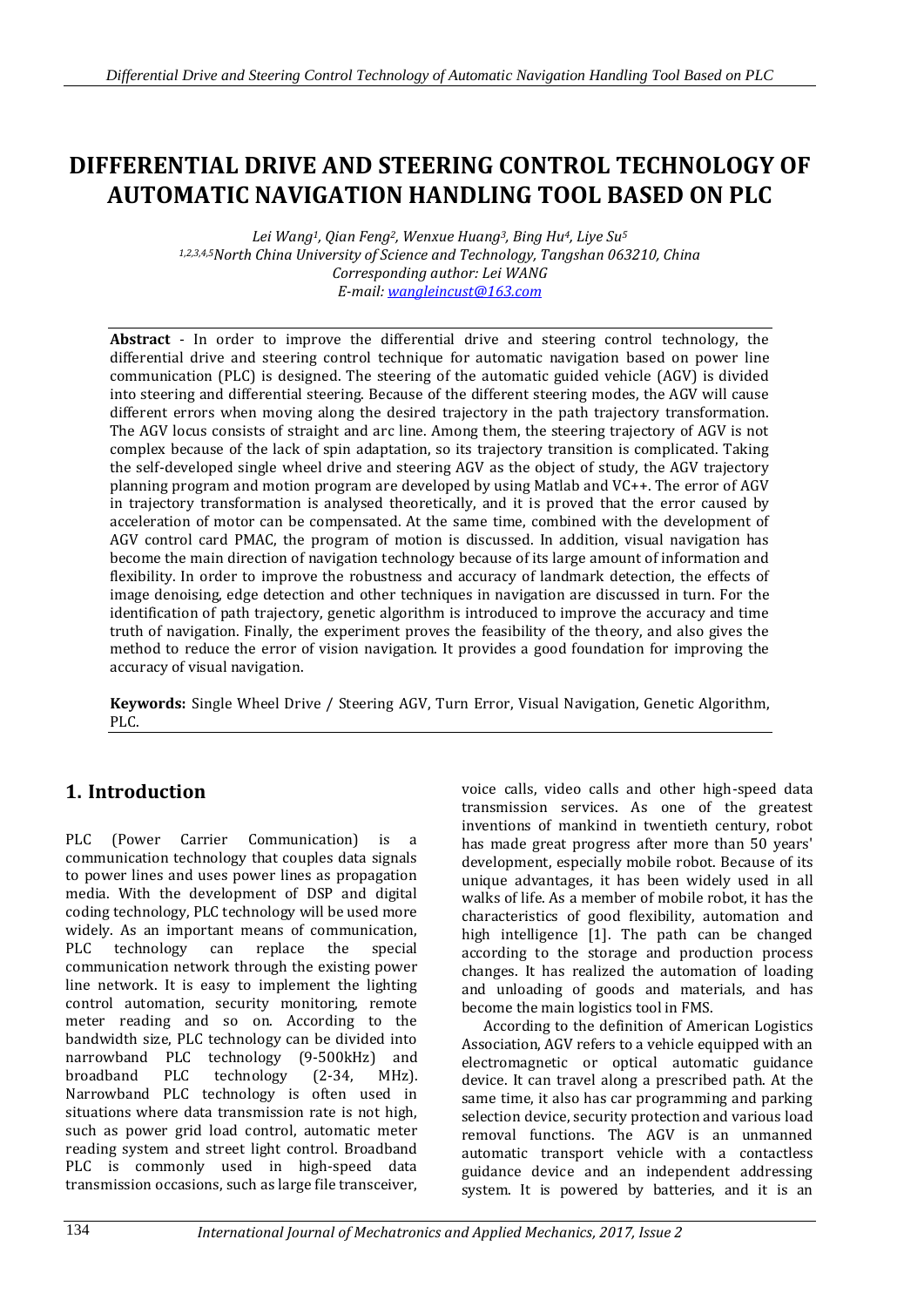automatic material handling equipment developed in 50 and 60s. The utility model can be used for transportation of goods in docks, airports, hospitals, shops, etc., and can also be used as a movable assembly platform for assembly lines. In particular, there is an urgent need for dangerous workplaces where staff cannot operate [2].

Through theoretical analysis, the method of solving this problem for single wheel AGV is discussed. The attitude of black guiding belt is recognized by CCD camera, and the AGV motion is guided by the acquired data. Since the curvature of the black band is guided to guide the AGV, the single wheel AGV can be satisfied as long as the rudder angle is controlled. But for two-wheel differential drive AGV, the control is more complicated than single wheel drive. Therefore, the visual navigation of two wheeled AGV is mainly discussed.

## **2. Literature Review**

The first AGV in the world was developed by Barrett electronics company in America in 1950s. Prior to the middle of the 80s, most of the AGV was fixed wired guidance, limiting the restructuring and layout of its production. With the rapid development of modern industry, the level of AGV technology is also increasing. AGV is equipped with on-board computers, communication devices and materials handling devices, and the overall complexity and automation are greatly improved [3]. The United States government set up the National Automatic Highway Alliance (NAHSC) in 1995 to study the feasibility of developing an automatic guided vehicle and to promote the practicability of AGV. Generally speaking, the development of mobile robots in foreign countries basically follows two lines. Some universities and research institutions in Europe follow the academic line that robots are used as a vehicle for research into artificial intelligence. Since artificial intelligence and other intelligent technologies are far from expected, this kind of research is mostly in the experimental stage.

In recent years, the research and development of automatic guided vehicle (AGV) in our country shows a thriving scene, which is mainly related to the logistics heat in recent years. Beijing Hoisting Machinery Research Institute, China Postal Science Planning Institute, CAS Shenyang Automation Institute, Dalian composite machine tool research institute and other research institutes are the earliest units involved in the development of AGV.

Some of them have been produced in small quantities. AGV, the company that produces the real scale, is the Kunming marine equipment company [4].

In addition, Shenyang SIASUN, robotic company also developed a variety of AGV. Tsinghua University has developed a THMR\_V automatic guided vehicle, has realized the structured Lane under the environment of automatic tracking, quasi structured environment road tracking under complex environment, obstacle avoidance, telepresence driving and other functions. National University of Defence Technology has developed automatic guided vehicle CITAVT series. The CITAVT\_ IV vision autonomous navigation vehicle also implements autonomous navigation on the highway.

## **3. Methods**

#### **3.1 The composition and working principle of AGV**

Because of its wide range of applications, the specific purpose and working conditions of AGV vary greatly. Therefore, it also has many kinds. But functionally, a variety of AGV should have the following subsystems:

Drive / boot system: The driving system and the guidance system of AGV are inseparable, and they are related to the chassis structure adopted. The design of the chassis structure ensures that the AGV can move freely and flexibly under the control of the drive / guidance system. The commonly used is three-wheel chassis dual rear wheel differential drive / steering, three-wheel chassis single-wheel drive / steering, four-wheel dual rear wheel differential drive / steering, four-wheel drive dualwheel drive / steering, differential drive / steering, six-wheel drive dual-wheel drive / steering. Depending on the guidance system, the AGV can automatically run along the ground lead wire or the ground reflector or even any designated route [5].

Communication system: Several AGV can form an automated guided transport system (AGVS) together. When the automatic guided vehicle system in multiple car works at the same time, in order to make the car work conflict (task conflict, route conflict), logistics automation equipment and all other car in the system are unified by the central control computer control [6]. The car needs to receive instructions from the host computer for the next step, and also needs to report its current status to the main controller, which is done through the communication system. Fixed line AGV can communicate by wires embedded on the running line, while AGV can only use wireless communication in all directions [7]. When there are many interference sources, the communication system must have higher reliability in order to ensure the normal operation of the system.

## **3.2 Main technical parameters of AGV**

Rated loading capacity. It is the maximum weight that AGV can bear. Dead weight. It refers to the total weight added by the AGV and the battery.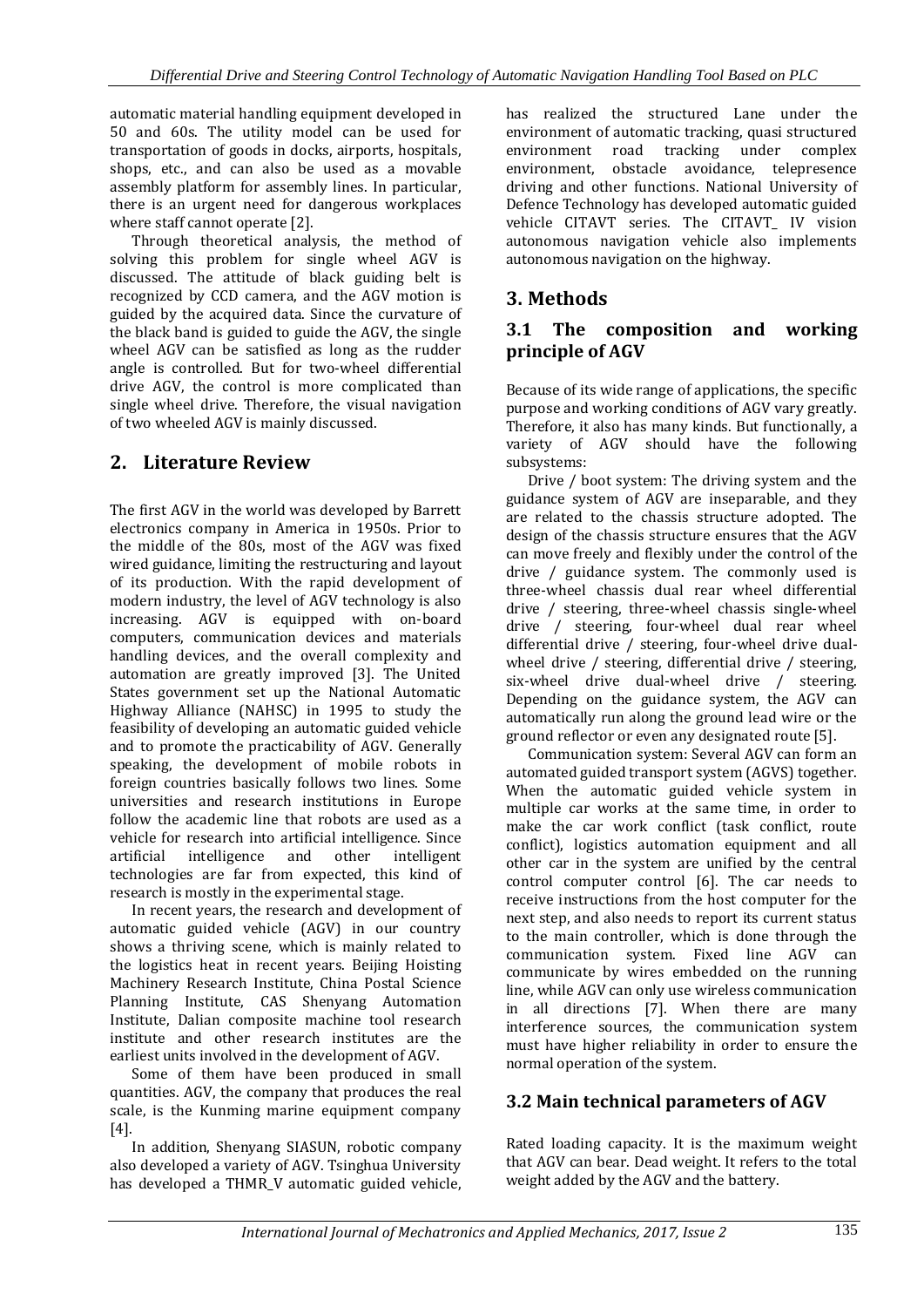Car body size. It refers to the size of the car body, and this size should be subject to the size of the goods and the site.

Stopping accuracy. It refers to the number of millimetres between the location of the AGV job and the location of the program.

Minimum turning radius. It refers to the distance between the instantaneous steering centre distance and the AGV longitudinal centreline when the AGV is in the form of no-load, low speed and maximum deflection.

Running speed. It refers to the maximum speed at which AGV travels at rated loads.

Cell voltage. There are two specifications for battery voltage, 24V and 48V respectively.

Work cycle. It refers to the time required for AGV to complete a cycle of work.

## **4. Results and Discussion**

AGV is a wheeled autonomous mobile robot, which mainly completes the tasks of path planning, positioning and obstacle avoidance. Therefore, path planning is one of the basic steps of AGV navigation [8]. It searches for an optimal or nearly optimal collision free path from the start state to the target state according to a performance index. According to the degree of robot access to environmental information, path planning is divided into two types.

The environment information is fully aware of the global path planning and the environment information is completely unknown or partially unknown to the local path planning [9]. The global path planning that is fully aware of the environment information is applicable to static environments, and the path is off-line planning. The local path planning environment information completely or partly unknown is detected by the sensor online on the robot operation environment, information obstacle location, shape and size to complete planning. The path is planned online. This article only discusses the planning of known paths for single round AGV.

#### **4.1 Trajectory analysis of single wheel drive / steering AGV**

According to the structure and motion analysis of AGV, the trajectory of double wheel drive AGV can be divided into straight line, arc and spin. When the two wheels are the same in size and speed, the AGV can move forward or backward in a straight line. When the two wheels have the same speed direction, but the size is different, the AGV can move forward or backward in the arc motion [10]. When one wheel does not move, the AGV will rotate at the centre of a wheel.

When the two wheels move at the same speed in the opposite direction, the AGV will spin at its centre of mass.

For a single wheel drive / steering AGV, since its steering is controlled by the steering motor to drive the wheel, the AGV has only two tracks of circular and straight lines, and there is no spin. However, if there is an angle between the front and rear two tracks, since there is no spin, the AGV must go through a transition arc to complete the trajectory. It is necessary to know that AGV needs to take the amount of arc ahead of time and the amount of second segments that have not gone. That is, the point between the arc and the two trajectories.

At the same time, when the AGV is taking the arc path, the steering motor needs to control the drive to rotate an angle. Obviously, the radius of the arc is different. The steering motor needs to be controlled, and the angle of rotation is different. So, it is assumed that the AGV moves from line to arc, the steering motor needs to be controlled to rotate over an angle. However, the steering motor is unable to turn the drive wheel suddenly to the desired angle.

At the same time, the steering motor itself also has acceleration and deceleration process. So, there is a lot of error here, and the law needs to be found out. The error is then reduced by compensation. This chapter deals with the two issues mentioned above.



*Figure 1: The trajectory analysis of AGV*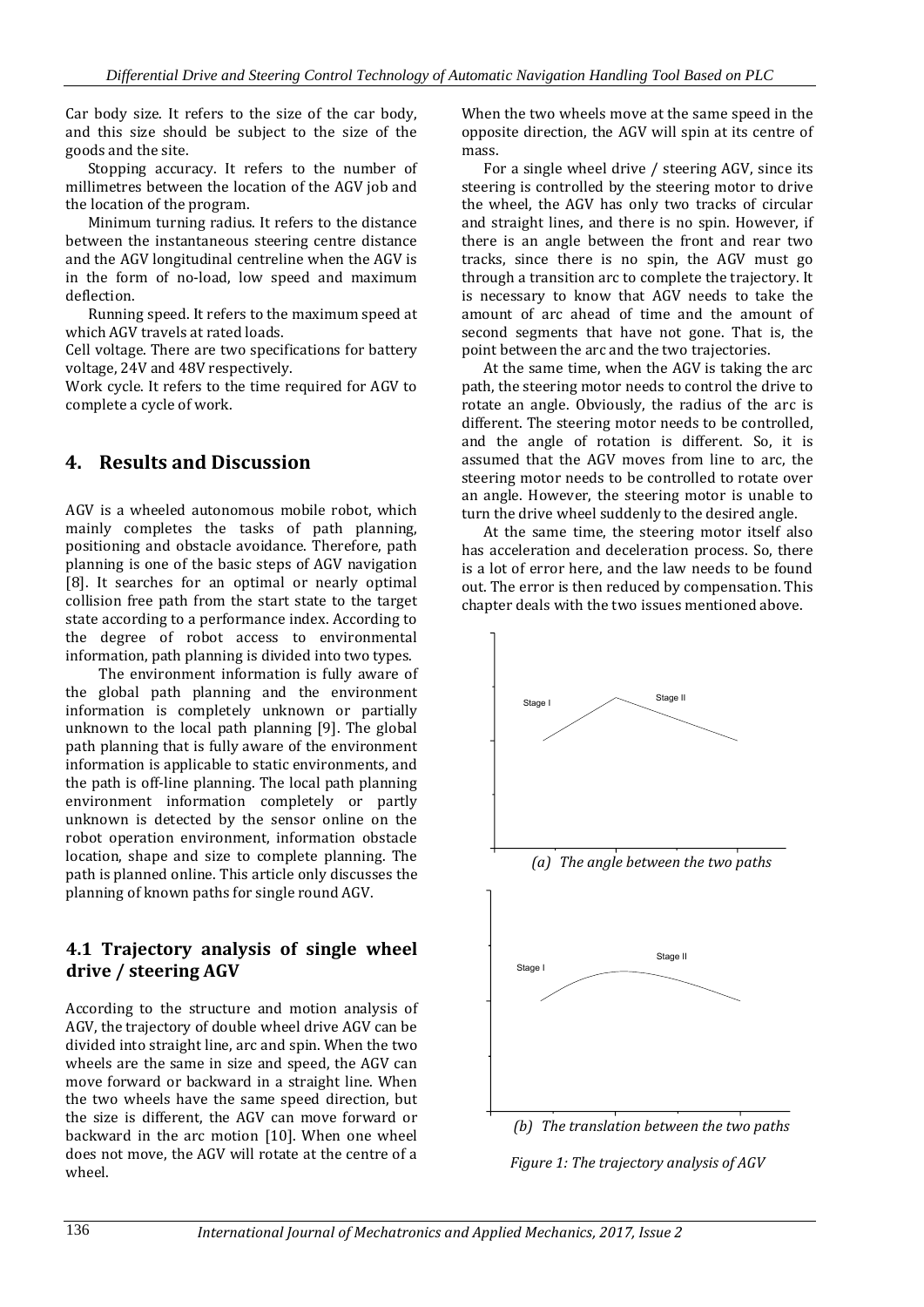#### **4.2 Trajectory planning of single wheel drive/ steering AGV**

The flow chart of the AGV motion planning program is introduced. This program is AGV's entire PC program, and AGV can follow the planned results of the movement. The program has the function of track input and display. The parameters are written into the moving program, and the attitude parameters are feedback when the AGV is moving.

First of all, users need to design the trajectory parameters, while the trajectory is divided into straight line trajectory and arc trajectory. The parameters required for the line trajectory include five aspects. They are the running speed of the AGV, the direction of motion of the AGV (forward or backward), the distance of the AGV motion, the angle between the trajectory of the segment and the previous section, the direction of the included angle (clockwise or counter clockwise). The parameters of arc trajectory include six parameters. They are the speed of the AGV movement direction (forward or backward), the direction of rotation of the arc (clockwise or counter clockwise), arc radius, arc angle, the angle of the trajectory with a trajectory, direction angle (clockwise or counter clockwise) a total of six parameters.

#### **4.3 Experimental result analysis**

The AGV vision navigation experiment was completed in the laboratory. Taking black belt as its navigation road marking, its driving environment is the cement pavement in the laboratory. In the experiment, the running speed of AGV is set to 5m/min, and its trajectory is paved with straight line, arc, ladder and so on. AGV can track the trajectory, and the results are satisfactory. The parameters obtained by a trajectory with smaller curvature and a wavy trajectory are analysed.

Experimental results for the first trajectory. The trajectory of this strip consists of a straight line and a curve with smaller curvature. Figure 2 is a result of a comparison of the identified trajectory deviations and the measurement deviations



As shown in the figure, the AGV begins at least in a straight line, and the slope of the identified trajectory is within 5S. Then, AGV moves along an arc, and the change of the slope is that the slope begins to grow from small to small at last. AGV adjusts the attitude of the AGV according to the positive and negative value that identifies the deviation. If the identified value is negative, the AGV moves in the positive direction, and vice versa. By comparison, it can be seen that the deviation of the measured AGV is basically changed according to the detected deviation direction. It shows that the correction effect of AGV is satisfactory according to the result of visual navigation.

Experimental results for the second trajectory. This trajectory is a S curve consisting of several arcs with large curvature. At the same time, the response speed of AGV is improved due to the large curvature. The trajectory deviations and measurements identified by the computer are shown in figure 3.

The result of the deviation comparison shows that there is a gap between the actual running track of AGV and the laying track. As shown in the diagram, the starting angle of the AGV is a negative value, that is, AGV has an angle at the beginning of the path. As AGV runs, the angles tend to become smaller and then change toward positive values. It shows that AGV is in an arc, and then the angle change is violent. It shows that the curvature of the second section arc is larger than that of the first section. Finally, the angle slowly returns to zero and then moves to a stop along a slightly curved arc. Because the response speed of AGV is improved, the deviation correction effect of AGV is better than that of the first experiment. Although the response speed is increased, the error is greater than the first experiment due to the large curvature and rapid curvature change. But the results of the AGV follow the guidance belt are still satisfactory.



From the above experiments, it is shown that the volume of AGV used in the experiment is larger. For a larger trajectory, the tracking error is significantly larger than the curvature of the

*International Journal of Mechatronics and Applied Mechanics, 2017, Issue 2* 137